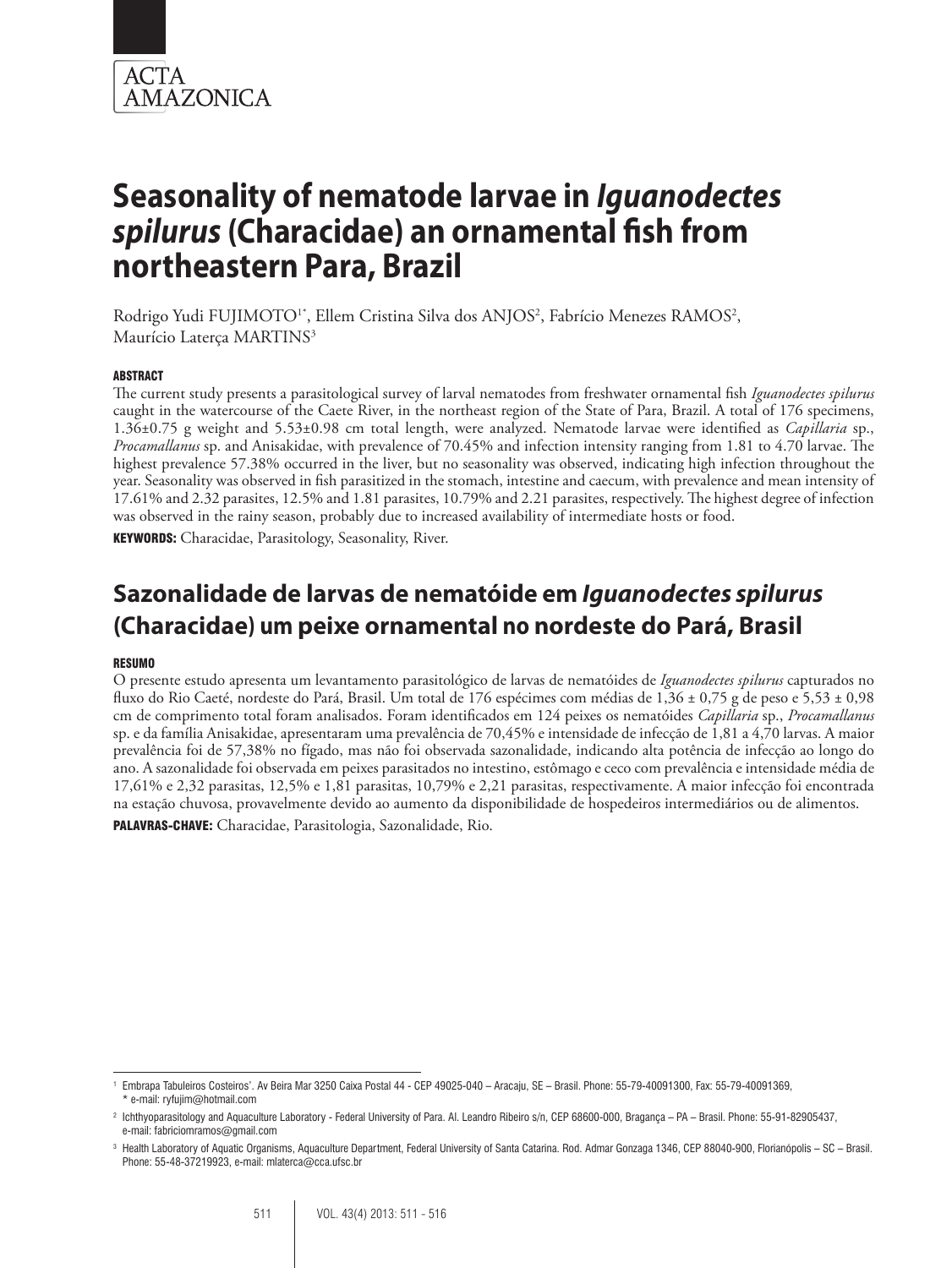

# **INTRODUCTION**

The freshwater fish *Iguanodectes spilurus* (Günther, 1864) (Characidae), commonly found in Brazil and known as "piaba comprida", is of great ecological importance in aquatic ecosystems serving as a foraging fish species in the food chain and as ornamental fish (Vari 1977).

However, no records have been found on its biology and parasitic fauna. Climatic and aquatic alterations may interfere in the balance host/parasite/environment (Moraes and Martins 2004). The parasitic fauna of native freshwater fish is strongly related to nematodes, which, in turn, may be found as encysted larvae in the internal organs (Eiras *et al.* 2006). The effects of nematode larvae infection on fish might be related to the life cycle, degree of infection, site of infection, nutritional condition and immune response (Eiras *et al.* 1998).

The presence of nematode larvae in the visceral cavity and their migration to other organs such as the liver, muscle and mesentery originate cysts, which in some cases can provoke morphological alterations in the organs (Rodrigues *et al.* 2002).

This study evaluated the parasitic infection by nematode larvae in *I. spilurus* from northeastern Pará state, Brazil, and their relation with the dry and rainy seasons and condition factor.

## **MATERIALS AND METHODS**

A total of 176 specimens of *I. spilurus* were caught monthly for parasitological assessment with the use of net and sieve in the Chumucui stream (01°12'38.3"S, 046°47'31.7"W), a tributary to the Caete River, municipality of Bragança, northeastern Pará state, Brazil, from June 2006 to June 2007.

The water quality was measured at 30 cm depth as follows: pH, by portable pHmeter (Quimis Q-400 BC/BD; Quimis, Sao Paulo, Brazil), dissolved oxygen and temperature, by oxymeter (Lutron DO-5510; Lutron, Taipei, Taiwan). Accumulated rainfall in each month was obtained from the data provided by the National Institute of Meteorology - INMET to determine the dry and rainy periods according to Schaeffer-Novelli and Cintrón (1986).

The fish were transferred alive to the Ichthyoparasitology and Aquaculture Laboratory at the Federal University of Para. They were euthanized in benzocaine solution  $(0.1 \text{ g L}^{-1})$ and then measured and weighed for posterior parasitological analysis (Eiras *et al.* 2006). Nematode identification was performed according to Travassos *et al.* (1928), Thatcher (2006) and Eiras *et al.* (2006), and prevalence and mean intensity of infection were calculated according to Bush *et al.* (1997).

Based on the length and weight data, the allometric condition factor was calculated according to the formula:  $Ka = W/L<sup>b</sup>$ , where  $W$  = weight (g);  $L$  = total length (cm) and  $b =$  angular coefficient of relation weight/length, estimated by the equation  $y = ax + b$ , as recommended by Le Cren (1951).

Values of weight and total and standard length were submitted to the *T test* in relation to the dry and rainy seasons. The data from prevalence and mean intensity in each organ were correlated to weight, total and standard length and condition factor, as well as to pH, dissolved oxygen and temperature, by the Pearson´s correlation matrix. Statistical tests were performed in the Biostat 4.0 software.

# **RESULTS**

No significant difference between the mean values of weight, total length and standard length with the condition factor was found (Table 1). The dry period (rainfall<  $100$ mm<sup>3</sup>) corresponded to August 2006 - January 2007, while the rainy period (rainfall>100mm<sup>3</sup>) corresponded to June - July 2006 and February - June 2007.

Measures of dissolved oxygen in water  $(5.36 \pm 1.00 \text{ mg L}^{-1})$ , ranged from 3.9 to 6.8 mg  $L^{-1}$ ) were not considered inadequate to the survival of *I. spilurus*. During the dry season (August through December 2006, and January 2007), increased pH was observed (pH =  $7.81 \pm 0.55$ ) compared to the rainy season  $(pH = 6.96 \pm 0.32)$ .

No correlation between pH, oxygen and temperature with parasitological indexes (prevalence and mean intensity of infection) was observed (Tables 2 and 3). Significant increase (P<0.01) in the weight and length of fish was observed in the rainy period (Figure 1).

Nematode larvae were identified as *Procamallanus* sp. (Camallanidae) L<sub>3</sub>, *Capillaria* sp. (Capillariidae), and anisakid

**Table 1.** Monthly mean values and standard deviation of weight, total length (TL), standard length (SL) and condition factor of *Iguanodectes spirulus*  from northeastern Pará state, Brazil*.* 

| <b>Months</b> | Weight (g)      | $TL$ (cm)       | SL (cm)         | <b>Condition factor</b>                     |
|---------------|-----------------|-----------------|-----------------|---------------------------------------------|
| Jun/06        | $1.96 \pm 0.91$ | $6.04 \pm 0.86$ | $5.29 \pm 0.80$ | $6.91 \times 10^{4} + 1.58 \times 10^{4}$   |
| Jul/06        | $0.95 \pm 0.30$ | $5.46 \pm 0.70$ | $4.95 \pm 0.71$ | $5.75 \times 10^{4} \pm 2.28 \times 10^{4}$ |
| Aug/06        | $0.92 \pm 0.44$ | $5.04 \pm 0.69$ | $4.49 \pm 0.71$ | $7.49 \times 10^{4} \pm 2.49 \times 10^{4}$ |
| Sep/06        | $0.83 \pm 0.27$ | $4.59 \pm 0.49$ | $4.14 + 0.41$   | $1.03 \times 10^{4} \pm 2.50 \times 10^{4}$ |
| Oct/06        | $1.00 \pm 0.35$ | $4.88 \pm 0.58$ | $4.36 \pm 0.54$ | $9.25 \times 10^{4} + 1.81 \times 10^{4}$   |
| Nov/06        | $1.05 \pm 0.42$ | $5.27 \pm 0.89$ | $4.76 \pm 0.87$ | $7.42 \times 10^{4} \pm 3.07 \times 10^{4}$ |
| Dec/06        | $1.15 \pm 0.00$ | $5.00 \pm 0.00$ | $4.50 \pm 0.00$ | $9.67 \times 10^{4} + 0.00$                 |
| Jan/07        | $1.80 \pm 1.24$ | $6.1 \pm 1.50$  | $5.40 \pm 1.35$ | $6.49 \times 10^{4} \pm 3.64 \times 10^{4}$ |
| Feb/07        | $2.34 \pm 0.71$ | $6.62 \pm 0.67$ | $5.53 + 1.53$   | $5.73 \times 10^{4} + 1.33 \times 10^{4}$   |
| Mar/07        | $2.35 \pm 0.21$ | $6.75 \pm 0.35$ | $5.75 \pm 0.35$ | $5.31 \times 10^{4} \pm 7.41 \times 10^{5}$ |
| Apr/07        | $1.83 \pm 1.05$ | $6.46 \pm 1.16$ | $5.46 + 1.00$   | $4.64 \times 10^{4} + 8.81 \times 10^{5}$   |
| May/07        | $1.32 \pm 0.71$ | $5.5 \pm 0.92$  | $4.48 \pm 1.63$ | $7.24 \times 10^4 \pm 2.69 \times 10^4$     |
| Jun/07        | $1.75 \pm 0.57$ | $6.21 \pm 0.82$ | $5.50 \pm 0.57$ | $5.90 \times 10^{4} \pm 2.14 \times 10^{4}$ |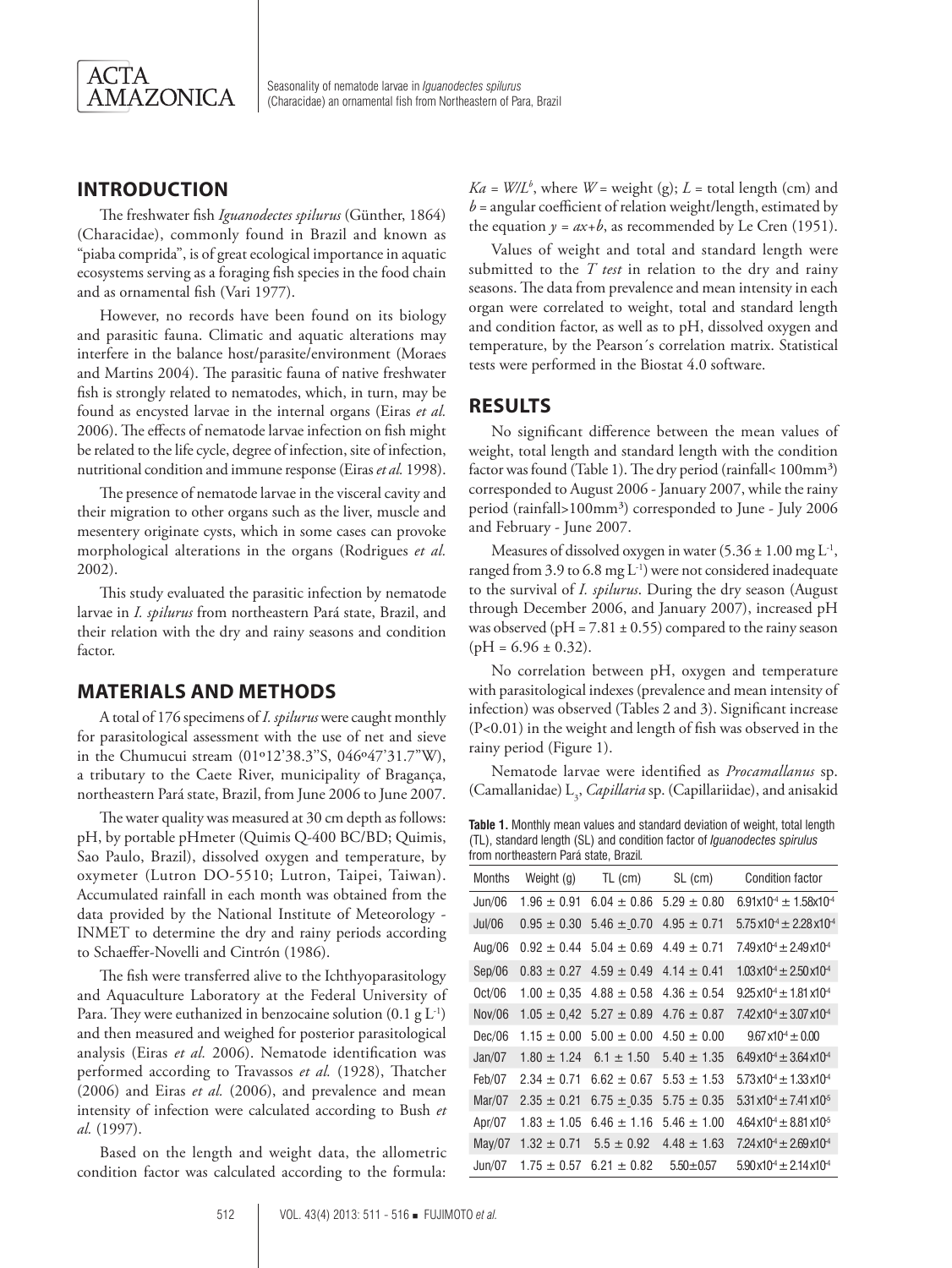

**Table 2.** Mean values of Pearson's correlation matrix between pH, dissolved oxygen (DO), water temperature and rainfall, with prevalence and mean intensity of infection in the internal organs of *Iguanodectes spilurus* from northeastern Pará state, Brazil, between June 2006 and June 2007*.*

| Site of infection   | рH                          | DO      | Temperature | Rainfall |  |
|---------------------|-----------------------------|---------|-------------|----------|--|
|                     | Prevalence                  |         |             |          |  |
| Stomach             | $-0.63$                     | 0.048   | $-0.24$     | 0.32     |  |
| Anterior intestine  | 0.16                        | 0.10    | $-0.47$     | $-0.08$  |  |
| Medium intestine    | $-0.59$                     | 0,13    | $-0.36$     | $-0.03$  |  |
| Posterior intestine | $-0.31$                     | 0.09    | $-0.26$     | $-0.17$  |  |
| Liver               | $-0.59$                     | 0.13    | $-0.36$     | $-0.15$  |  |
| Caecum              | $-0.68$                     | 0.04    | $-0.25$     | 0.62     |  |
|                     | Mean intensity of infection |         |             |          |  |
| Stomach             | $-0.52$                     | 0.30    | $-0.05$     | 0.29     |  |
| Anterior intestine  | 0.01                        | 0.10    | $-0.46$     | $-0.17$  |  |
| Medium intestine    | 0.02                        | $-0.06$ | $-0.14$     | $-0.16$  |  |
| Posterior intestine | $-0.09$                     | 0.35    | $-0.42$     | 0.08     |  |
| I iver              | 0.07                        | 0.29    | 0.21        | $-0.42$  |  |
| Caecum              | $-0.64$                     | 0.02    | $-0.26$     | 0.41     |  |

**Table 3 -** Mean values of Pearson's correlation matrix between mean weight (W), total length (TL), standard length (SL) and condition factor (Kn), with prevalence and mean intensity of infection in the internal organs of Iguanodectes spilurus from northeastern Pará state, Brazil, from June 2006 to June 2007.

| Site of<br>infection   | Prevalence |         |         |           | Mean intensity of infection |         |         |           |
|------------------------|------------|---------|---------|-----------|-----------------------------|---------|---------|-----------|
|                        | W          | TI      | SL      | Кn        | W                           | TI      | SL      | Кn        |
| Stomach                | 0.12       | 0.17    | $-0.03$ | $-0.2974$ | 0.01                        | 0.15    | 0.07    | $-0.3389$ |
| Anterior<br>intestine  | 0.25       | $-0.28$ | $-0.36$ | 0.1994    | $-0.12$                     | $-0.26$ | $-0.28$ | 0.4237    |
| Medium<br>intestine    | በ 21       | 0.15    | 0.14    | 0.0596    | $-0.35$                     | $-0.31$ | $-0.30$ | 0.2468    |
| Posterior<br>intestine | 0.21       | 0.32    | 0.14    | $-0.4105$ | 0.12                        | 0.17    | 0.15    | $-0.2544$ |
| I iver                 | 0.02       | $-0.07$ | $-0.09$ | 0.2398    | $-0.22$                     | $-0.14$ | 0.07    | 0.0617    |
| Caecum                 | 0.34       | 0.44    | 0.26    | $-0.5011$ | 0.17                        | 0.22    | 0.01    | $-0.2492$ |

(Anisakidae) in the stomach, intestine and liver of fish. From a total of 176 specimens examined, 124 (70.4%) were parasitized by larval nematodes. The highest prevalence per site of infection was found in the liver, with 57.4% prevalence and 4.7±2.1 mean intensity of encysted larvae (Table 4). The highest total prevalence (P<0.01) was observed in the rainy period (Figure 2).



**Figure 1 -** Mean values and standard deviation of biometric data of *Iguanodectes spilurus* in the dry and rainy periods. A: weight. B: total length.  $*$  p < 0.01.

**Table 4.** Parasitological assessment in *Iguanodectes spilurus* from northeastern Pará state, Brazil, between June 2006 and June 2007*.* Data based on 176 examined fish.

| Site of<br>infection   | Parasitized<br>fish | Total number<br>of parasites | Prevalence (%) | Mean intensity<br>of infection |
|------------------------|---------------------|------------------------------|----------------|--------------------------------|
| Stomach                | 31                  | 72                           | 17.61          | $2.32 + 1.47$                  |
| Anterior<br>intestine  | 35                  | 65                           | 19.80          | $1.85 + 0.93$                  |
| Medium<br>intestine    | 30                  | 62                           | 17.04          | $2.06 + 0.89$                  |
| Posterior<br>intestine | 22                  | 40                           | 12.50          | $1.81 + 1.03$                  |
| Liver                  | 101                 | 475                          | 57.38          | $4.70 \pm 2.13$                |
| Caecum                 | 19                  | 42                           | 10.79          | $2.21 + 1.22$                  |

# **DISCUSSION**

Low water quality, such as water with low dissolved oxygen contents, decreases fish resistance and may provoke parasitic and bacterial infections (Martins, 2004). Consequently, the low variation in aquatic parameters did not influence the parasitic infection in *I*. *spilurus*. This fish can be found living in waters of varied dissolved oxygen (from 4.93 to 7.12 mg L-1) concentrations, as reported by Anjos (2005) in the Central Amazon.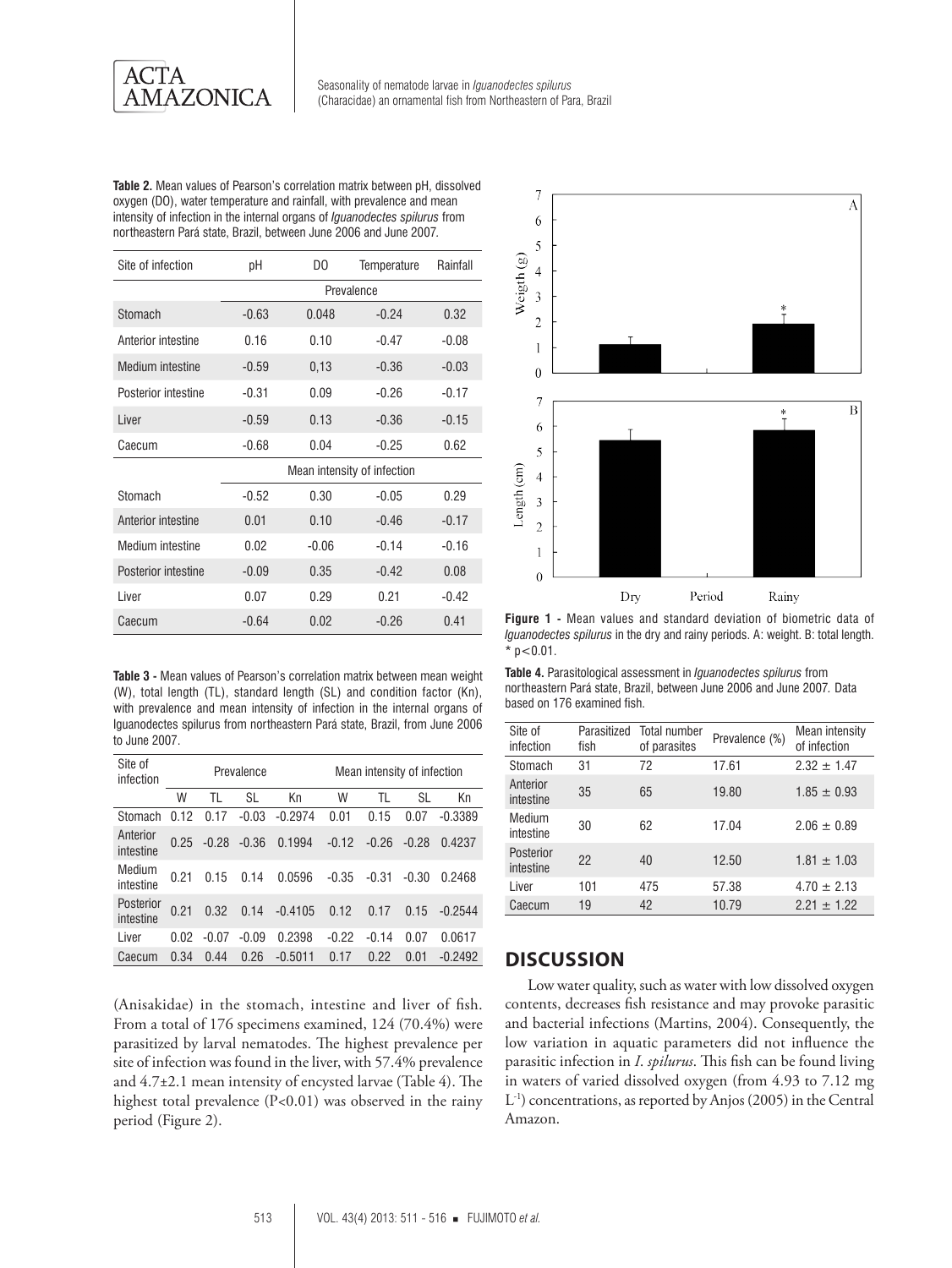



**Figure 2 -** Mean values and standard deviation of prevalence (%) of nematode larvae in the caecum (A), stomach (B) and posterior intestine (C) in *Iguanodectes spilurus* in the dry and rainy periods. \* p<0.01

Decreased levels of pH were found in February, April and May 2007 (rainy season), which can be associated to organic matter decomposition. In July 2006, high values of pH (9.14) and dissolved oxygen (6.8 mg  $L^{-1}$ ) were observed, they were possibly related to an adverse condition. In fact, this condition could be associated to a transition period between the rainy and dry seasons. Water quality, such as pH and oxygen contents and temperature, did not influence the parasitological data for *I. spilurus.* 

In this study, *Iguanodectes spilurus* harbored nematodes in larval stage such as found by Fischer *et al.* (2004) in the Amazonian fish tambaqui, *Colossoma macropomum*. Encysted nematodes represent a strategy against the defense of hosts, contributing to parasite survival and dissemination. The importance of nematode larvae as biological indicators and the distinction of host populations in aquatic ecosystems were evaluated by Mackenzie (1983), for example, anisakid worms. Similarly, Rodrigues *et al.* (2002) observed 15.3% prevalence of nematodes in the liver of dourado, *Salminus maxillosus*, which caused histological alterations such as inflammatory reaction of the host.

Increased weight and length of fish during the rainy season may be related to increased food ingestion, facilitated by the stream overflow, with large amounts of organic matter (Abelha *et al.* 2001). According to Claro Jr. *et al.* (2004), the diet composition of Amazonian fish varies as a consequence of the overflow of rivers. During the flood period in the Amazon, a diversification of habitats such as nutrient intake and ichthyofauna alterations was observed in *Triportheus angulatus* by Yamamoto *et al.* (2004). The highest prevalence rate and mean intensity of infection in the stomach, posterior intestine and caecum were observed in the rainy season. According to the findings by Tavares and Luque (2001), in parasitized common snook *Centropomus undecimalis*, the increased number of parasites was closely related to the feeding habitat and not to the parasitic accumulation process. Isaac *et al.* (2004) commented that the endoparasitic fauna of knife fish *Gymnotus* spp. was strongly associated to feeding, mainly composed by crustaceans and insects. Alike the present study, Martins *et al.* (2003a) found the highest mean intensity of infection by nematode *Ichthyouris voltagrandensis* in characid fish from a reservoir in the State of Minas Gerais in rainy season.

In traira, *Hoplias malabaricus*, caught in the Cuiaba River, *Contracaecum* sp. and *Eustrongylides* sp. larvae occurred mostly in the muscles and viscera at prevalence rates of 73 and 33%, respectively (Barros *et al.* 2007). The authors argued that infection was favored by the ingestion of intermediate hosts as a result of the flooding on that region. In contrast, no difference was reported either in parasitism or in seasonality of *Procamallanus* (*Spirocamallanus*) *pintoi,*  from peppered corydoras, *Corydoras paleatus*, in the State of Parana, Southern Brazil (Ito *et al.* 2005). In the present study, although larger fish were collected in the rainy season, no significant correlation was observed between the weight and length of hosts and parasitism, similarly to that found by Tavares *et al.* (2001).

The occurrence of *Procamallanus* L<sub>3</sub> larvae in *I. spilurus* suggests that the feeding habitat of this fish may be composed of copepods, as verified by Martins *et al.* (2007) in experimental infection with camallanid larvae in *Notodiaptomus* sp. (Crustacea: Calanoida). Parasitic infection in Amazonian fish is related to a variety of food items along their ontogenetic development in rivers, as suggested by Goulding (1980). These changes were observed at the beginning of fish development, when fish feed temporarily on zooplankton (Cowan *et al.* 1997).

High prevalence of *Contracaecum* larvae in piscivorous fish *H. malabaricus*, reported by Martins *et al.* (2003b), suggests *I. spilurus* as intermediate host. The presence of capillariid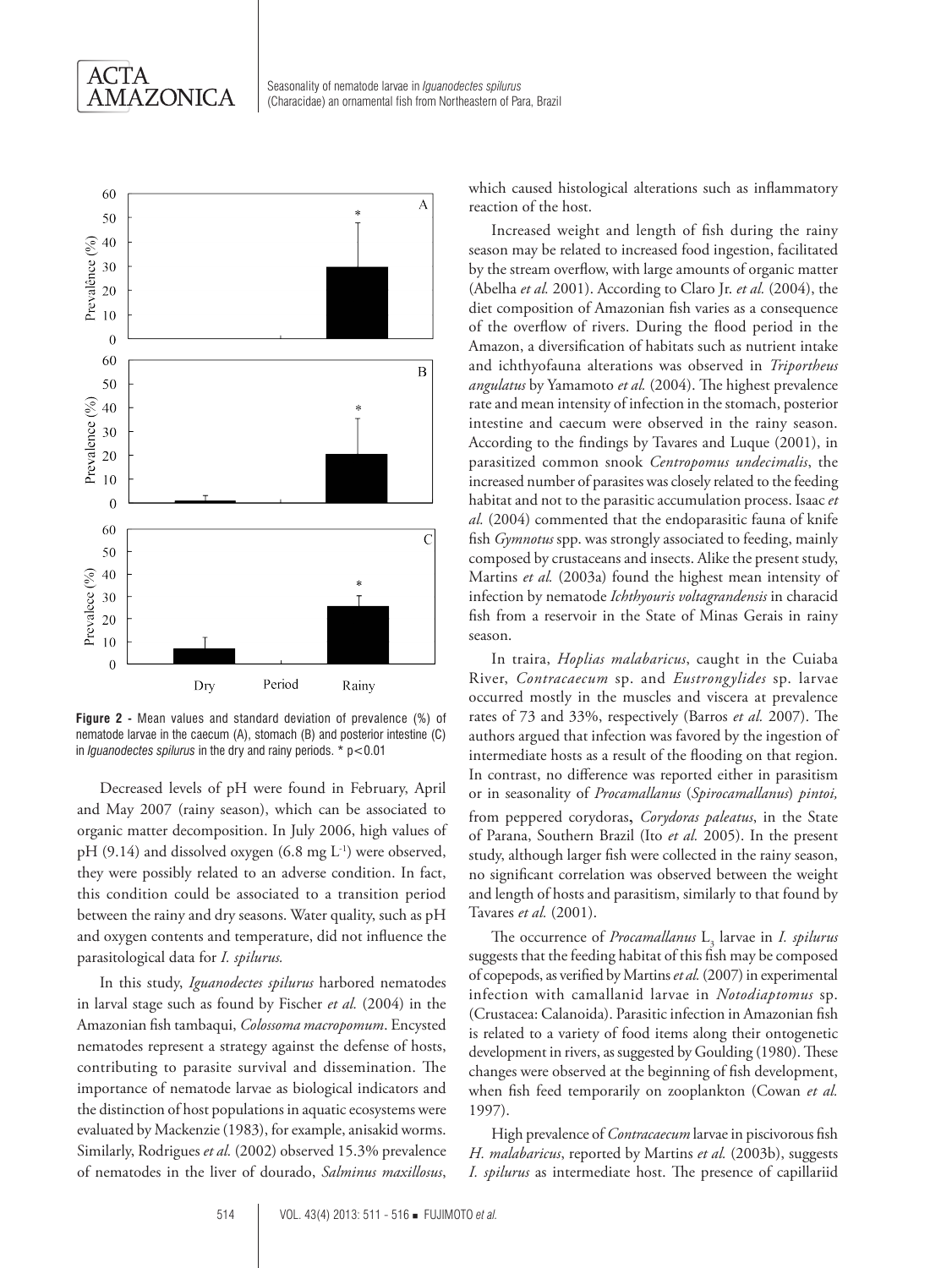

larvae in the liver suggests that *I. spilurus* is an intermediate host, once adult nematodes are normally found in piscivorous birds (Yanong 2002).

No correlation between condition factor and parasitism was observed, which demonstrates that, in this case, the nematode larvae did not harm fish health, as also reported by Dias *et al.* (2004) and Moreira *et al.* (2005), who observed no influence of parasitism on the condition factor of Neotropical fish. In contrast, increased condition factor was reported to parasitized curimbata, *Prochilodus lineatus*, from the upper Parana River floodplain.

### **CONCLUSION**

The liver was the most sensitive organ to nematode larvae. In the rainy season, increased parasitism was found in the stomach, posterior intestine and caecum of *I. spirulus.*  The parasitological assessment was not influenced by abiotic factors (pH, oxygen and temperature), but this study reported for the first time the presence of nematode larvae in *I. spirulus*, a poorly studied Amazonian freshwater fish species. Further studies should be carried out not only with Amazonian freshwater ornamental fishes, but also with the first intermediate hosts.

#### **ACKNOWLEDGEMENTS**

The authors are grateful to the National Council of Scientific and Technological Development - CNPq for the financial support to M.L. Martins and to Coordination for the Improvement of Higher Education Personnel. CAPES for the PhD scholarship to Fabrício Ramos Menezes.

#### **REFERENCES**

- Abelha, M.C.F.; Agostinho, A.A.; Goulart, E. 2001. Trophic plasticity in freshwater fishes. *Acta Scientiarum Biological Sciences*, 23: 425-434.
- Anjos, M.B. 2005. *Estrutura de comunidades de peixes de igarapés de terra firme na Amazônia Central: composição, distribuição e características tróficas.* Dissertação de Mestrado, Universidade Federal do Amazonas, Manaus. 81p. URL:http://www. igarapes.bio.br/index.php?option=com\_docman&task=cat\_ view&gid=18&Itemid=48.
- Barros, L.A.; Filho, J.M.; Oliveira, R.L. 2007. Larvas de nematóides de importância zoonótica encontradas em traíras (*Hoplias malabaricus* Bloch, 1794) no município de Santo Antonio do Leverger, MT. *Arquivo Brasileiro Medicina Veterinária e Zootecnia*, 59: 533-535.
- Bush, A.O.; Lafferty, K.D.; Lotz, J.M.; Shostak, A.W. 1997. Parasitology meets ecology on its own terms: Margolis, L; Esch, G.L. Homes, J.C.; Kuris, A.M.; Schad, G.A. Revised. *Journal of Parasitology*, 83: 575-583.
- Claro JR, L.; Ferreira, E.; Araújo-Lima, J.J. 2004. O efeito da floresta alagada na alimentação de três espécies de peixes onívoros em

lagos de várzea da Amazônia central, Brasil. *Acta amazonica*, 34: 133-137.

- Cowan, J.H.; Rose, K.A.; Houde, E.D*.* 1997. Size-based foraging success and vulnerability to predation: selection of survivors in individual-based models of larval fish populations. p. 357-389. In: Chambers, C.; Trippel, E.A. (Eds.). *Early life historyand recruitment in fish populations*. London: Chapman & Hall.
- Dias, P.G.; Furuya, W.M.; Pavanelli, G.C.; Machado, M.H.; Takemoto, R.M. 2004. Carga parasitária de *Rondonia rondoni*  Travassos, 1920 (Nematoda, Atractidae) e fator de condição do armado, *Pterodoras granulosus* Valenciennes, 1883 (Pisces, Doradidae). *Acta Scientiarum Biological Sciences*, 26: 151-156.
- Eiras, J.C.; Pavanelli, G.C.; Souza, J.A.; Takemoto, R.M.; Ranzani-Paiva, M.J.T. 1998. Ocorrência de agentes com potencial patogênico em peixes de dois pesque-pagues e uma piscicultura do norte do Estado do Paraná. *Anais do Aquicultura Brasil,* 2: 697-701.
- Eiras, J.C.; Takemoto, R.M.; Pavanelli, G.C. 2006. *Métodos de estudo e técnicas laboratoriais em parasitologia de peixes*. Maringá: UEM. 171 p.
- Fischer, C.; Malta, J.C.O.; Varella, A.M.B. 2004. A fauna de parasitos do Tambaqui, *Colossoma macropomum* (Cuvier, 1818) (Characiformes: Characidae) do médio rio Solimões, Estado do Amazonas (AM) e do baixo rio Amazonas, Estado do Pará (PA), e seu potencial como indicadores biológicos. *Acta Amazonica,*  33: 651-662.
- Goulding, M. 1980. *The fishes and the forest: explorations in amazon natural history*. Berkeley: University of California Press. 269 p.
- Günther, A. 1864. Catalogue of the fishes in the British Museum. Vol. 5. Catalogue of the Physostomi, containing the families Siluridae, Characinidae, Haplochitonidae, Sternoptychidae, Scopelidae, Stomiatidae in the colletion of the British Museum. Trustees, London. 455p.
- Isaac, A.G.; Guidelli, M.J.; Pavanelli, G.C.; Galvão, P. 2004. Composição e estrutura das infracomunidades endoparasitárias de *Gymnotus* spp. (Pisces: Gymnotidae) do rio Baía, Mato Grosso do Sul, Brasil. *Acta Scientiarum Biological Sciences*, 26: 453-462.
- Ito, K.F.; Moreira, S.T.; Takemoto, R.M.; Pavanelli, G.C. 2005. Ecological aspects of the *Procamallanus (Spirocamallanus) pintoi* parasite of *Corydoras paleatus* (JENYNS,1842) (Siluriformes: Callichthyidae) in reservoirs of the State of Paraná, Brazil*. Acta Scientiarum Biological Sciences,* 27: 239-242.
- Le Cren, E.D. 1951. The length-weight relationship and seasonal cycle in gonadal weight and condition in the perch (*Perca fluviatilis*). *Journal of Animal Ecology*, 20: 201-219.
- Mackenzie, K. 1983. Parasites as biological tags in fish population study. *Advances in Applied Biology*, 7: 251-331.
- Martins, M.L. 2004. Manejo sanitário na Piscicultura, p. 323-332. In: Ranzani-Paiva, M.J.T.; Takemoto, R.M.; Lizama, M.A.P. (Eds.). *Sanidade de organismos aquáticos.* São Paulo: Varela.
- Martins M.L.; Fenerick J.JR.; Nomura D.T.; Braga, F.M.S. 2003a. Prevalence, intensity and seasonality of *Ichthyouris voltagrandensis*  (Nematoda: Pharyngodonidae) in *Myleus tiete* (Osteichthyes: